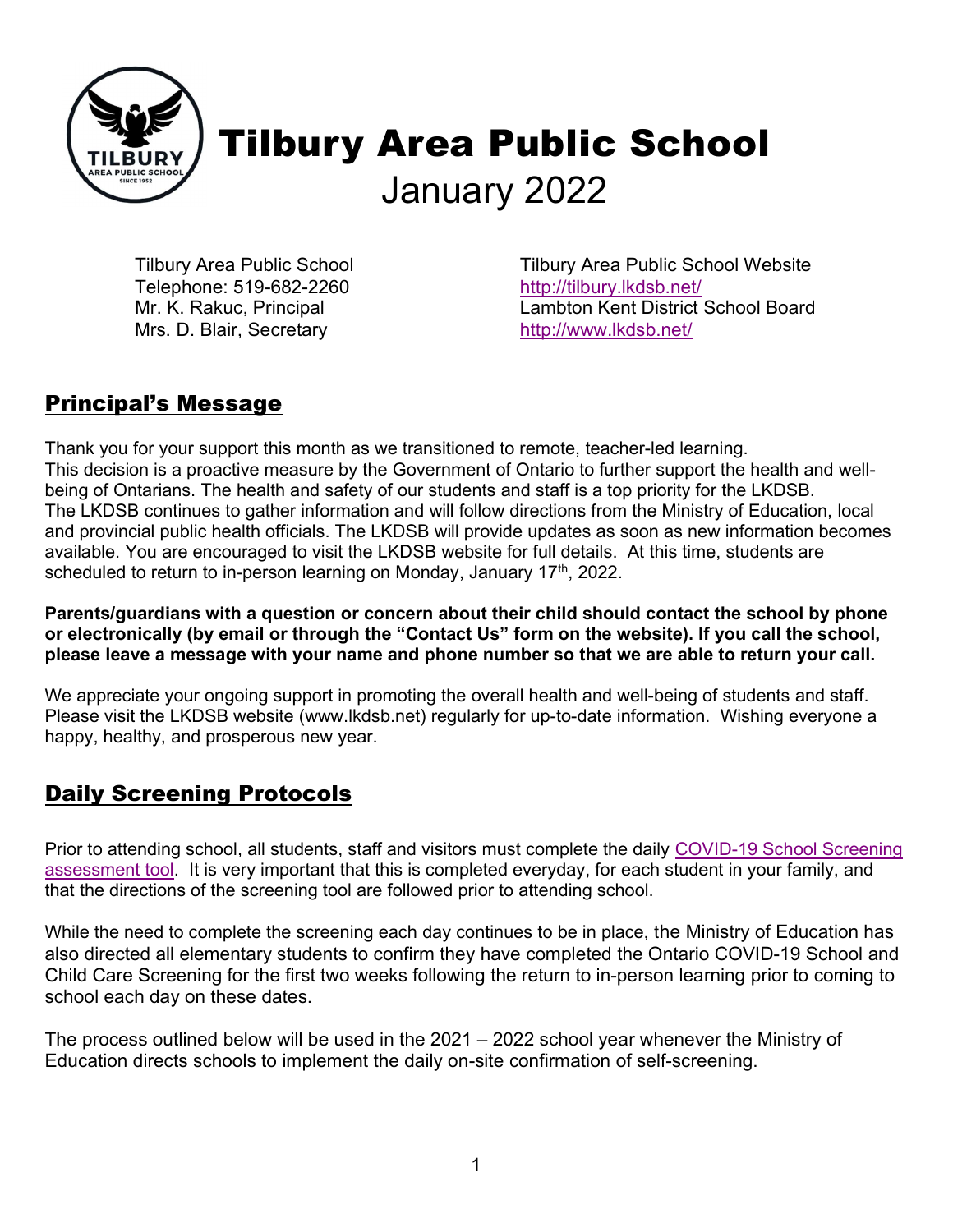The Ontario COVID-19 School and Child Care Screening is available using the link below and must be completed each day for each child prior to coming to school, even after the confirmation dates indicated above: https://covid-19.ontario.ca/school-screening/

There are two different procedures in place during the dates indicated (January  $17<sup>th</sup> - 28<sup>th</sup>$ ):

1) Kindergarten to Grade 3 Students and Self-Contained Special Education Classrooms

Parents/Guardians of Kindergarten - Grade 3 students and self-contained special education classrooms will confirm the completion of the COVID-19 screener in one of the following ways:

• responding to a school messenger email for each of their K-3 students that will be sent to families each morning

• completing and sending the form that was sent home with students for each day during the dates indicated above

• contacting and confirming directly with your child's teacher using the typical means of communication for the class or contacting the school office staff (please let us know if you are unable to access the online screening tool)

2) Grade 4 to Grade 8 Students

During morning attendance from Monday, January 17<sup>th</sup> to Friday, January 28<sup>th</sup>, 2022 the teacher will confirm with the student that they have completed the Ontario COVID-19 School and Child Care Screening that day.

If a student has not completed the screener, they are to complete the screener at that time.

Regular safety protocols will remain in place for students who exhibit symptoms once at school.

If your child is going to be absent for any reason, including illness, please continue to contact the school office directly.

The LKDSB continues to follow directions from the Ministry of Education, local and provincial public health officials. Additional information and resources are available on the LKDSB's Parent/Guardian Resources website. Information is also available on Chatham-Kent Public Health.

Please visit the LKDSB website (www.lkdsb.net) regularly for up-to-date information.

## Parent Council

Are you interested in joining the school's Parent Council? Our next TAPS Parent Council Meeting is scheduled for Wednesday, January 12<sup>th</sup>, 2022 at 6:30pm. At this time, this meeting will be held virtually. Please email the principal at krzysztof.rakuc@lkdsb.net if you are interested for further details. Everyone is welcome to attend!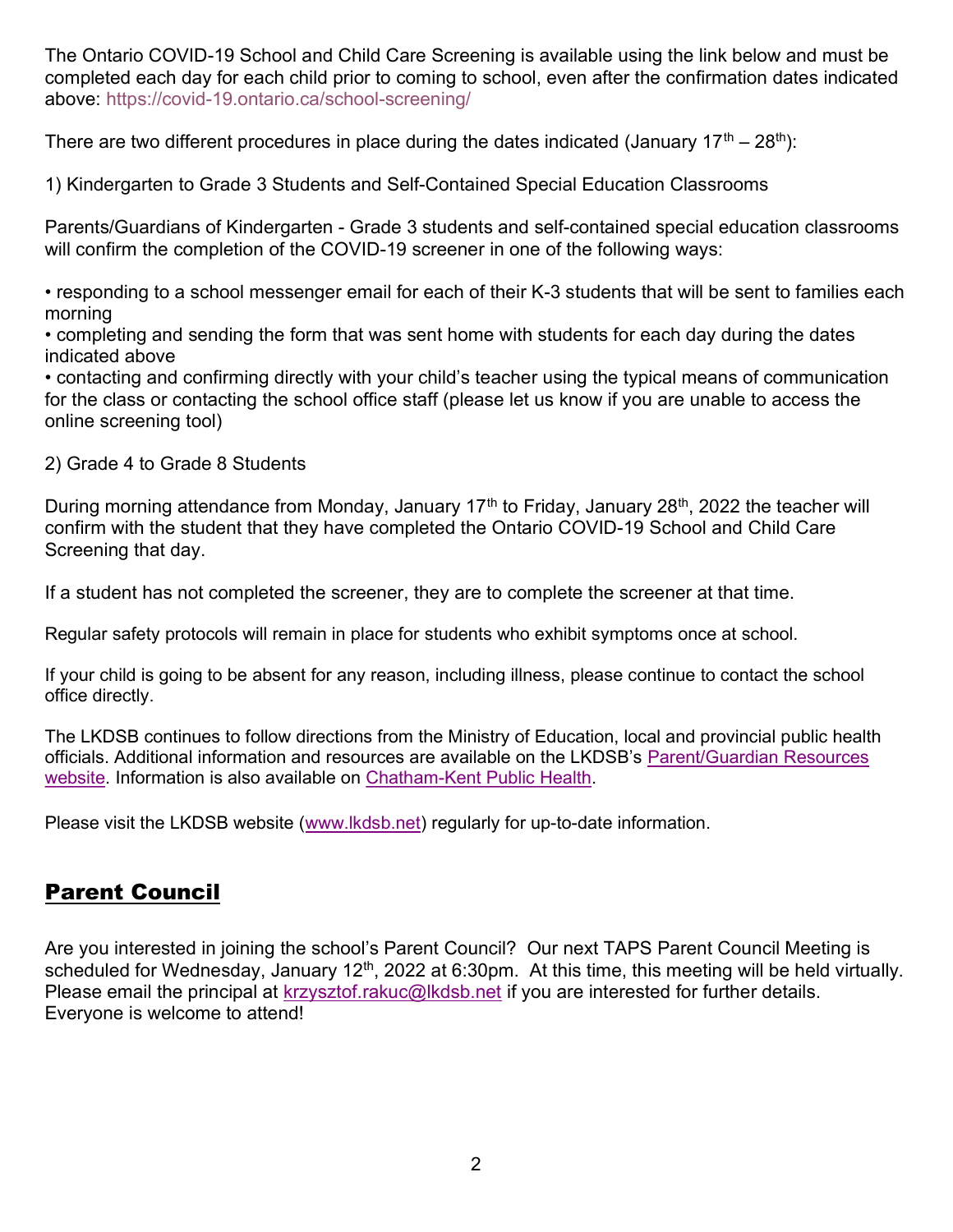#### Playground Closed for the Winter season

Please be aware that during the winter season, the playground equipment is closed during school time and after hours. The following winter conditions can make equipment unsafe for use:

Freezing temperatures – At temperatures below 0 C, very few types of protective ground surfacing remain resilient enough to offer any degree of protection to a falling child – regardless of depth. If the ground cover is frozen, the play equipment is NOT safe for use.

Snow build-up – Snow can cause two problems on a play structure – firstly, it can make play surfaces very slippery; secondly, it can create suffocation hazards if the openings at the end of tube slides or similar structures become closed in by drifting snow.

Ice or freezing rain – As noted above, ice or freezing rain can make play surfaces, hand grips and stairways very slippery, increasing the risk of slip and fall injuries.

Clothing – Winter clothing is much different than normal clothing. Synthetic materials, such as nylon, reduce sliding resistance, particularly on plastic slide beds. This can increase the travel speed on this equipment to a dangerous level, and if combined with frozen ground cover, as described above, can increase the chance of injury. Winter clothing is also very bulky and is more likely to have drawstrings or hooks and clips which can become entangled in components of the equipment.

### Coming Soon – Kindergarten Registration 2022-2023

Please stay tuned for more details about the LKDSB's Kindergarten Registration events for the 2022-2023 school year.

#### Information Regarding Children's Mental Health

Student mental health continues to be a top priority. Students and/or parents/guardians should contact the school if supports are required. Visit the LKDSB Mental Health & Well-Being website or access:

- Kids Help Phone, which offers 24/7 counselling and referral services across the province. To use this free resource, children can call 1-800-668-6868, or text CONNECT to 686868.
- School Mental Health Ontario also has a number of great resources for students, parents and families on their website at https://smho-smso.ca/.

#### Stay Connected

The LKDSB will continue to post information from the Ontario Chief Medical Officer of Health and Chatham-Kent and Lambton Public Health regarding the coronavirus (COVID-19) on the Board and school websites to inform school communities as it becomes available.

For more information, please visit the Chatham-Kent Public Health and Lambton Public Health websites.